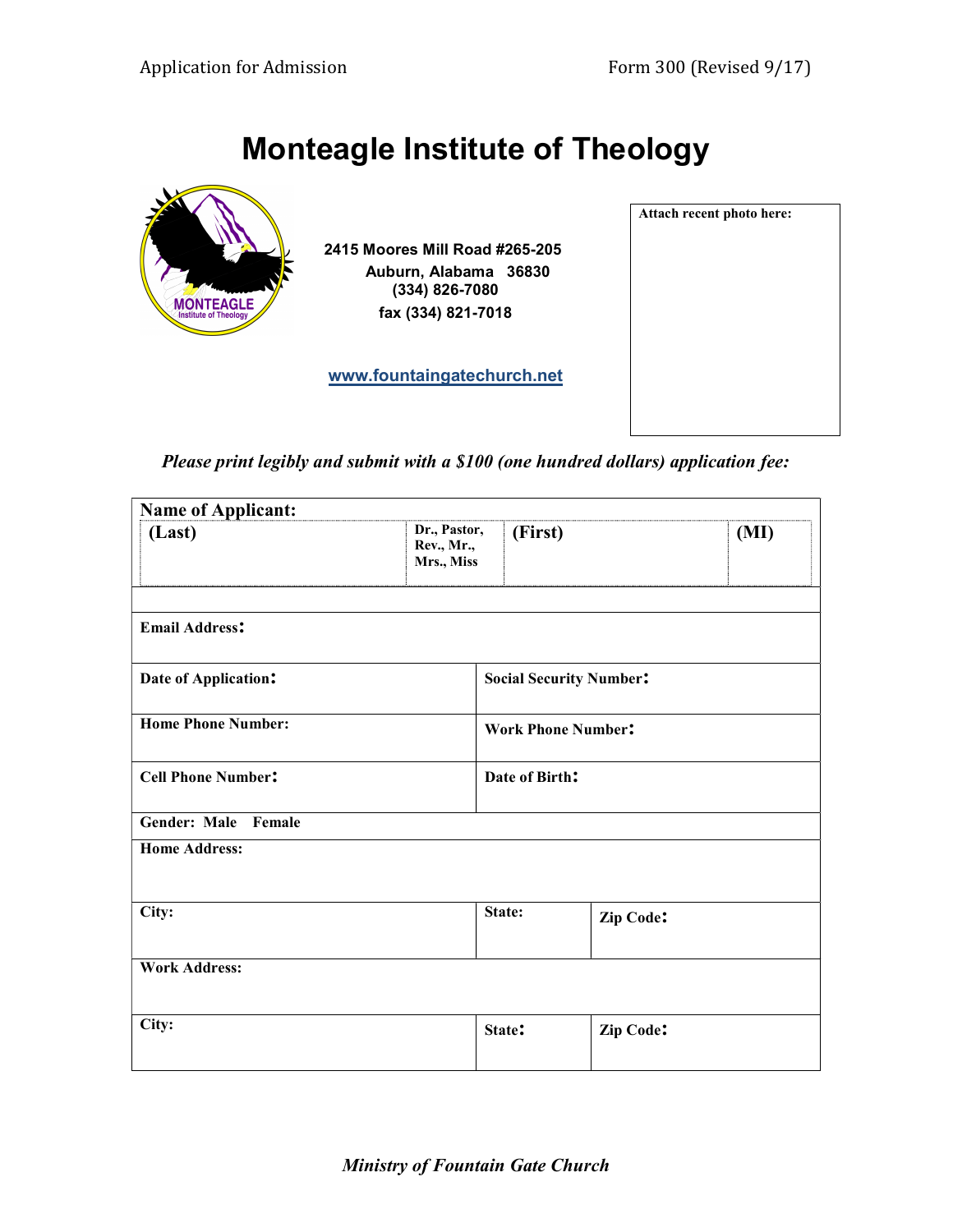## Please Select Type of Degree and Area of Study Desired:

[ ] **Bachelor Degree:** (120-credit hours required)

Bachelor of Theology

[ ] **Master Degree:** (75- credit hours required)

Master of Theology

[ ] **Doctorate Degree:** (30-credit hours required, plus 100-125 page Dissertation)

Doctor of Theology

#### Vocation and Work Information:

| <b>Employer's Name:</b>                              |        |                    |           |
|------------------------------------------------------|--------|--------------------|-----------|
| <b>Employer's Address:</b>                           |        |                    |           |
| City:                                                | State: |                    | Zip Code: |
| Date Began:                                          |        | <b>Date Ended:</b> |           |
| Please Describe Position and Type of Work Performed: |        |                    |           |
|                                                      |        |                    |           |
|                                                      |        |                    |           |
|                                                      |        |                    |           |
|                                                      |        |                    |           |
|                                                      |        |                    |           |
|                                                      |        |                    |           |
|                                                      |        |                    |           |
|                                                      |        |                    |           |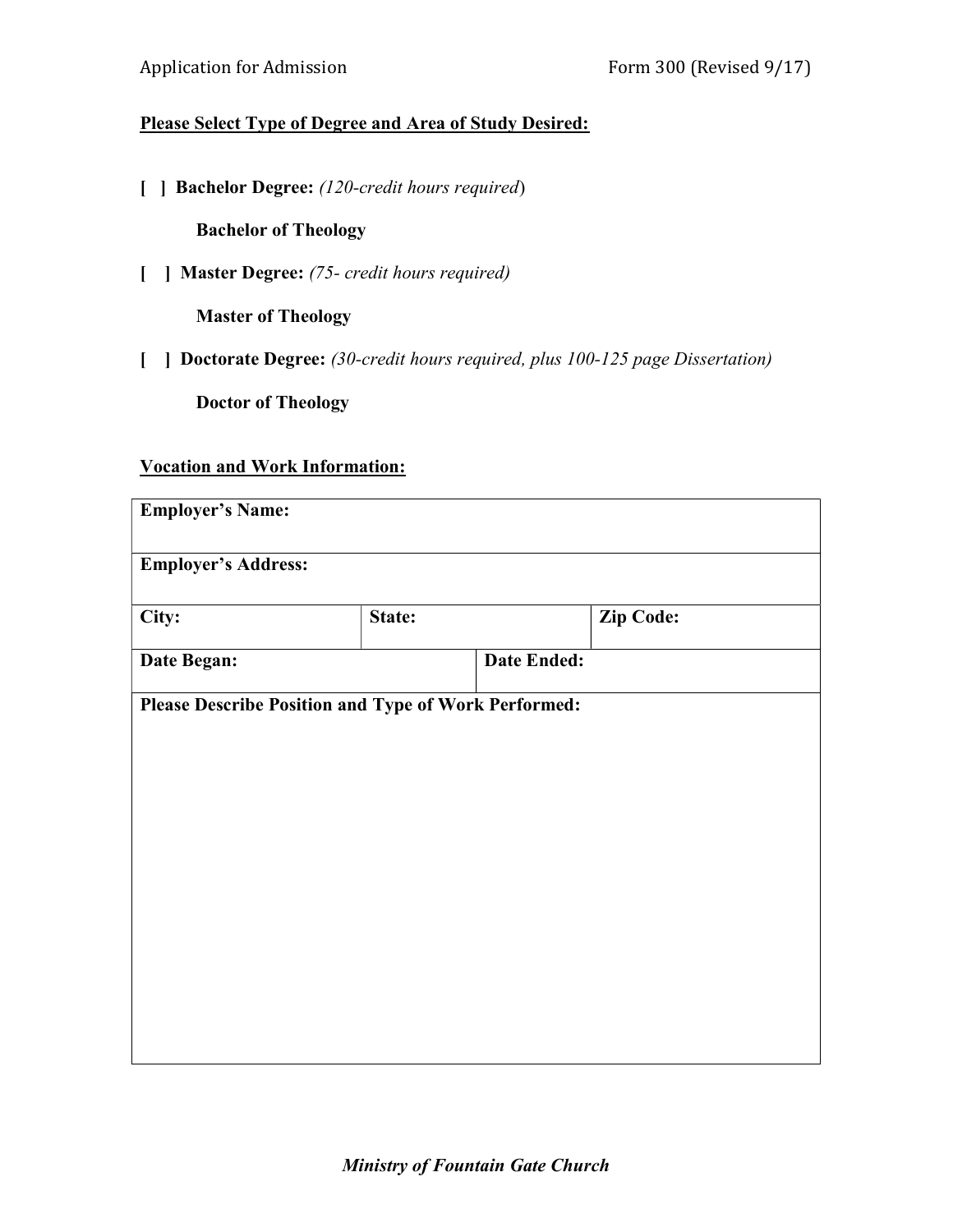### Education History:

Please list your educational history, starting with the high school you attended, then any Vocational, College/University, Bible College/Seminary studies completed. If you have not completed a degree, please list the number of hours that you have earned.

| Name of School         | <b>Years Attended</b> | <b>Degree / Diploma Credits</b> | Area of Study: |
|------------------------|-----------------------|---------------------------------|----------------|
| <b>City And State:</b> | Mo/Yr to Mo/Yr:       | Earned:                         |                |
|                        |                       | (Diploma, GED, AA, BA, MA,      |                |
|                        |                       | Ph. D. Th. D. etc.)             |                |
|                        |                       |                                 |                |
|                        |                       |                                 |                |
|                        |                       |                                 |                |
|                        |                       |                                 |                |
|                        |                       |                                 |                |
|                        |                       |                                 |                |
|                        |                       |                                 |                |
|                        |                       |                                 |                |
|                        |                       |                                 |                |
|                        |                       |                                 |                |
|                        |                       |                                 |                |
|                        |                       |                                 |                |
|                        |                       |                                 |                |
|                        |                       |                                 |                |
|                        |                       |                                 |                |
|                        |                       |                                 |                |
|                        |                       |                                 |                |
|                        |                       |                                 |                |
|                        |                       |                                 |                |

Form 301, Request for Previous School Records form, should be submitted to each of the above institutions. Please be aware that an administrative fee is usually charged by each institution for this service, and a check should be enclose with each transcript request.

## MILITARY HISTORY:

| <b>Branch of Service:</b>         |                             |
|-----------------------------------|-----------------------------|
| <b>Years of Service:</b>          | <b>Total Years Served:</b>  |
| <b>Commission Upon Discharge:</b> | <b>Status of Discharge:</b> |
| <b>Position and Duties:</b>       |                             |
|                                   |                             |
|                                   |                             |
|                                   |                             |
|                                   |                             |
|                                   |                             |
|                                   |                             |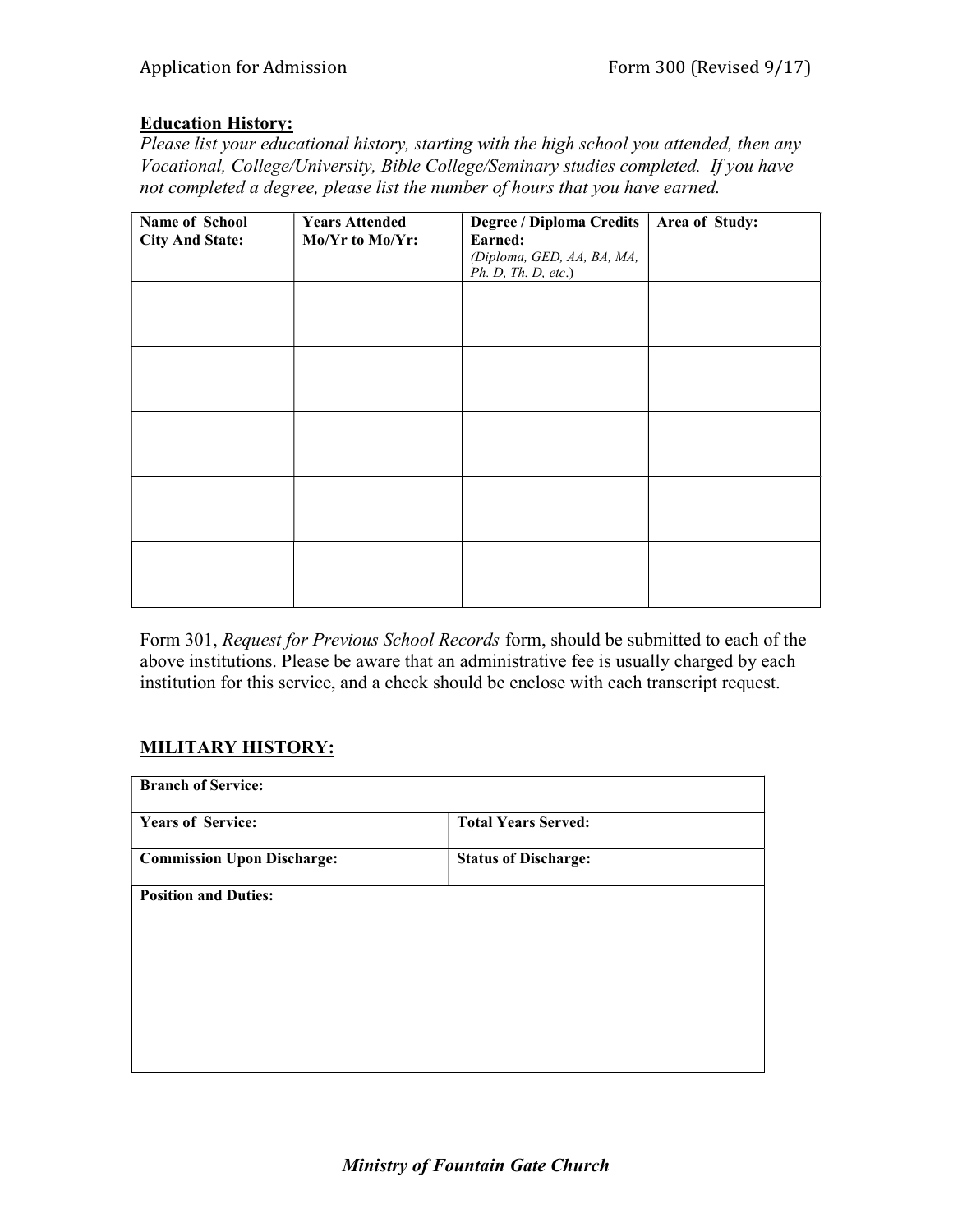## Church History:

| <b>Have You Been Water Baptized?</b>     |        | Date:             |                  |  |
|------------------------------------------|--------|-------------------|------------------|--|
| Name of the Church You Presently Attend: |        |                   |                  |  |
| <b>Church's Address:</b>                 |        |                   |                  |  |
| City:                                    | State: |                   | <b>Zip Code:</b> |  |
| <b>Pastors Name:</b>                     |        | <b>Telephone:</b> |                  |  |
| <b>Position or Responsibilities:</b>     |        |                   |                  |  |
|                                          |        |                   |                  |  |
|                                          |        |                   |                  |  |
|                                          |        |                   |                  |  |
|                                          |        |                   |                  |  |
|                                          |        |                   |                  |  |
|                                          |        |                   |                  |  |

#### Ministerial Experience: (Please Attach Documentation for Each Listed Below)

#### New or Used Book Option:

 Please indicate if you willing to accept used textbooks, instead of new books, for your courses. By using used text books, you will financially help MIT.

[ ] Used Books [ ] New Books

Ministry of Fountain Gate Church